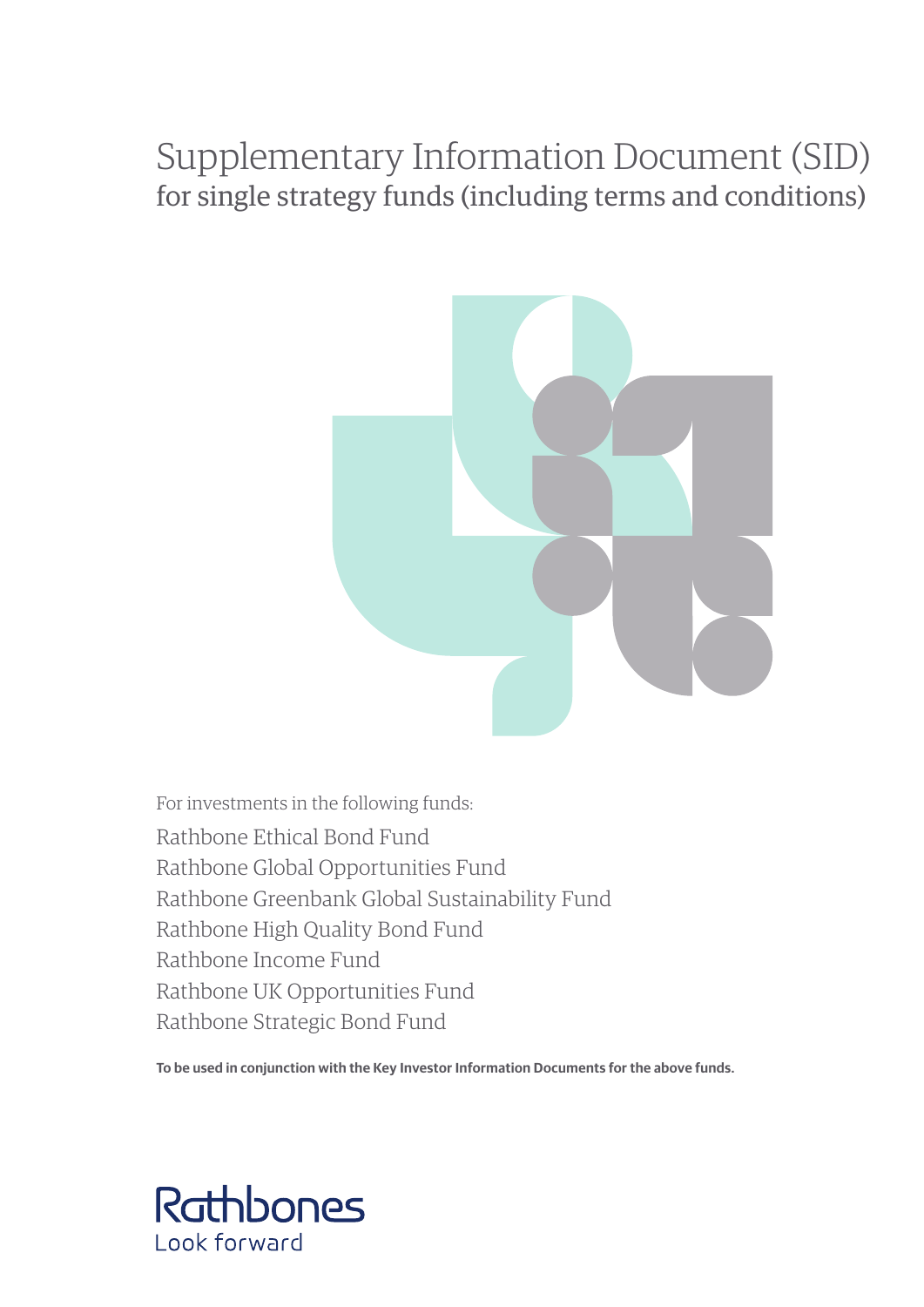# **Contents**

What you need to know when investing with Rathbones:

| 01 | Section 1:       | About Key Investor Information Documents<br>(KIIDs), the Supplementary Information<br>Document (SID), Rathbones and its partners |
|----|------------------|----------------------------------------------------------------------------------------------------------------------------------|
| 02 | Section 2:       | Investing in single strategy funds<br>with Rathbones                                                                             |
| 02 |                  | Part 1: Making your investments                                                                                                  |
| 03 |                  | Part 2: Selling and switching<br>your investments                                                                                |
| 03 |                  | Part 3: Getting an income from<br>your investments                                                                               |
| 03 |                  | Part 4: Information available to you                                                                                             |
| 04 |                  | Part 5: Taxation and your investments                                                                                            |
| 04 |                  | Part 6: Your rights and our obligations<br>(including client money arrangements)                                                 |
| 07 |                  | Supporting notes                                                                                                                 |
| 08 |                  | Glossary of terms                                                                                                                |
| 11 | Section 3:       | Additional information about our ISA                                                                                             |
| 14 | Supporting notes |                                                                                                                                  |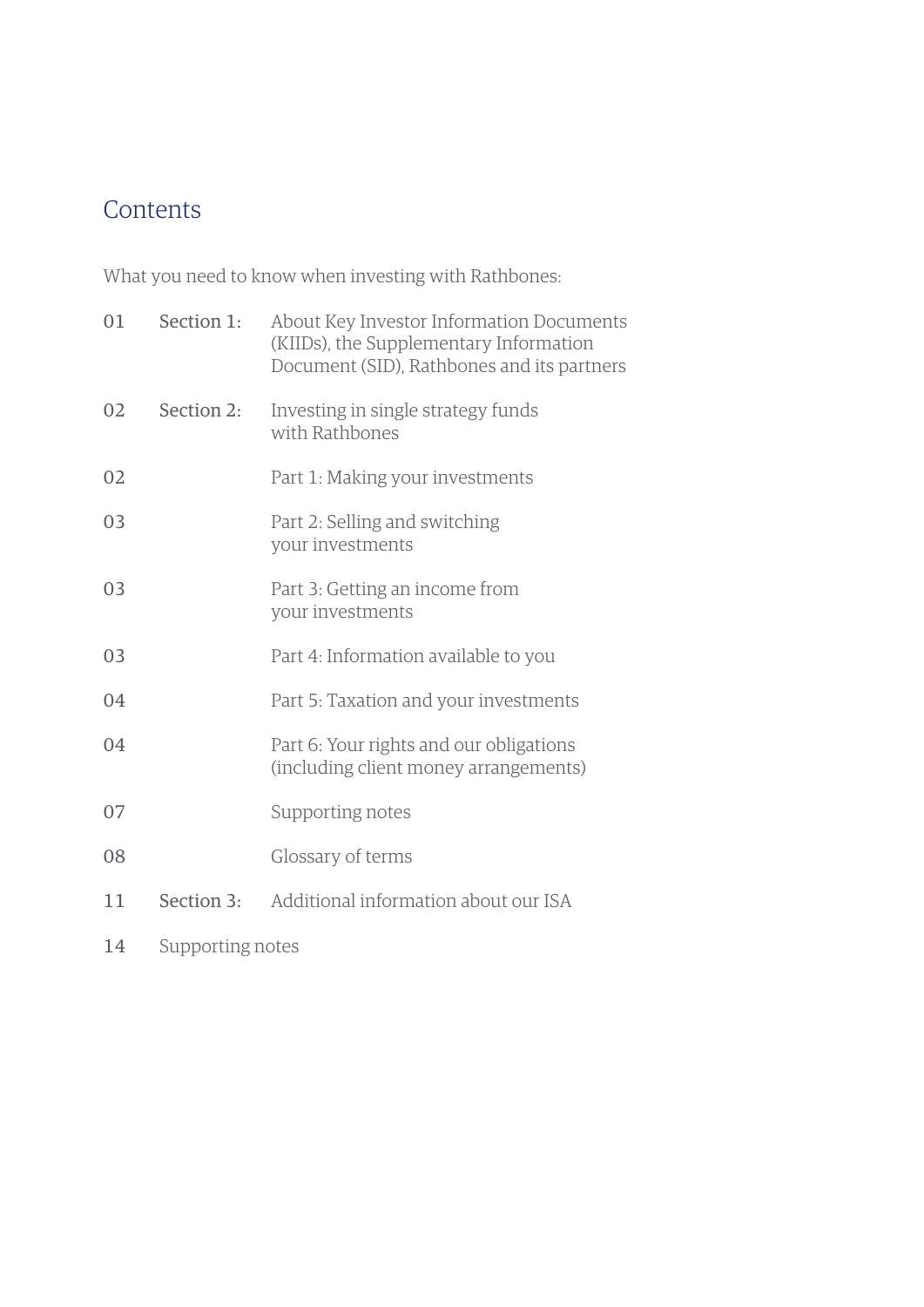# About Key Investor Information Documents (KIIDs), the Supplementary Information Document (SID), Rathbones and its partners

The Key Investor Information and Supplementary Information Documents and Rathbones

# **What is the Key Investor Information Document (KIID) and Supplementary Information Document (SID)?**

The KIID and SID *(see glossary of terms)* are documents offered to all investors in European Union-marketed funds before the point of purchasing our products. The information included is vital to your understanding of the commitment that you will be undertaking. These documents formally set out details of the funds including investment policy, charges and distribution dates. To help you understand the technical terms, there is a glossary in Section 2 of this document. Please note that you must have seen the latest Key Investor Information Document before the transaction can take place.

# **How should I use the KIID and SID?**

We suggest that you consult an investment adviser. These documents should be used to help you to decide on which of our funds are the most appropriate investment for your needs. These documents aim to give you a full picture of the charges and risks associated with the products and to guide you through the application process and the options available to you. They will also give you points of contact should you require more information or to check if information you have is the most up-to-date.

To invest in our products, you should use the application form(s) in conjunction with this booklet (Section 2, for reference) and the relevant KIID. You should read the documents carefully so that you understand what you are buying and then keep them safe for future use.

Additional notes are included for those wishing to invest in an ISA product.

# **How is the KIID a benefit to me as an investor or potential investor?**

The benefit of using the KIID is that it is written to give you an unbiased and industry-standardised overview of our products, exploring product risk and charges as well as the application procedure. This will enable you to make direct comparisons between our products and help you to decide the product most appropriate to your needs.

#### **How can I check if there is more up-to-date information available than that in my edition of the KIID?**

Please go to rathbonefunds.com, email rutm@rathbones.com or call our team on 020 7399 0399.

# **Where do I go if further advice is required?**

Whilst the Rathbone Unit Trust Management team can give information on its products, they are not authorised to give financial advice. If you have any questions or doubts about the appropriateness of these products for you, please contact an investment adviser. If you do not have an investment adviser, a good place to search for one is at searchIFA.co.uk

# **Who is the Manager?**

#### **Rathbone Unit Trust Management Limited**

Rathbone Unit Trust Management Limited, which is authorised and regulated by the Financial Conduct Authority<sup>1</sup> (FCA) and a member of the Investment Association (IA) *(see glossary of terms)*, is the fund management arm of Rathbones Group Plc, the listed investment management and private banking group. Rathbone Unit Trust Management *(see glossary of terms)* is entered on the FCA Register under registration number 144266.

# **History**

### **The history and tradition behind Rathbones Group Plc**

The current business was formed in 1988 by combining the investment management and banking business in Liverpool with a tax and investment business in London. Further expansion came in 1995 when Laurence Keen, the well known city based investment manager, was bought. In 1996 Neilson Cobbold, the Liverpool based firm with offices in the South of England, the North West and Scotland was bought.

Today Rathbones Group Plc, through its subsidiaries, is an independent provider of investment and wealth management services for private investors, charities and trustees, including discretionary asset management, tax planning, trust and company management, pensions advisory and banking services. It is a FTSE 250 index listed company.

The group has £64.7 billion<sup>2</sup> assets under discretionary management.

2 The latest published figure as at 31 March 2022. The figure published on our website (rathbonefunds.com) may be more up-to-date.

<sup>1</sup> The FCA is a competent authority which has authorised and registered our funds. Contact: 12 Endeavour Square, Stratford, London E20 1JN. Consumer Helpline 0300 500 5000. Main Switchboard 020 7066 1000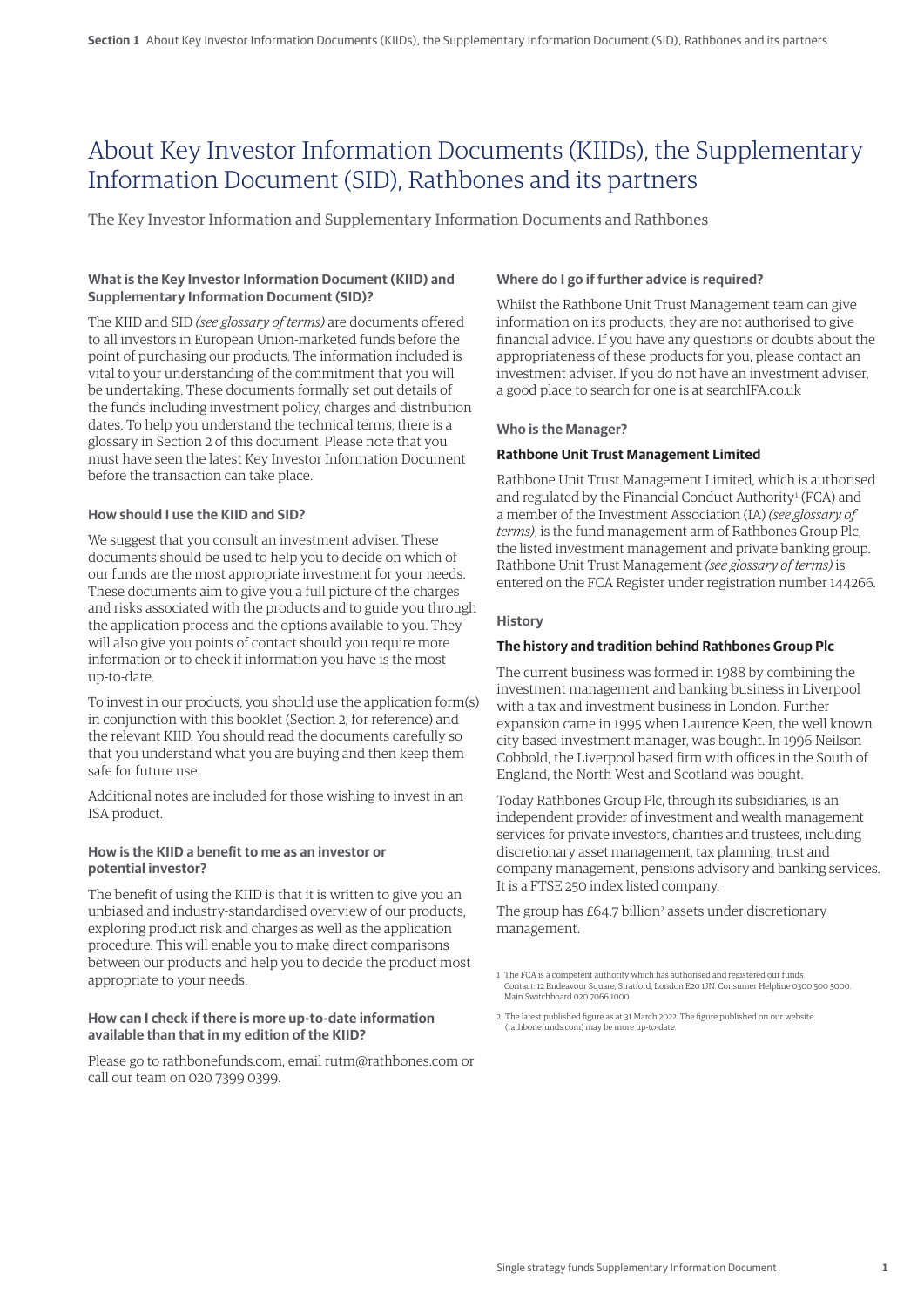# Investing in a fund with Rathbones

Please see 'Additional information about our ISA' in Section 3 of this document.

# Part 1: Making your investments

# **What happens to my investment?**

Your investment will buy you units/shares in one-or-more of our funds. The number and type of units/shares and the unit/ share price are detailed on the contract note, regular statement or allocation letter.

The cost and subsequent value of the units/shares you hold is directly related to the current value of the fund's underlying securities.

You will have no further commitment to make a payment beyond the amount due (shown on your contract note or other document issued in respect of your investment).

Interest will not be credited in respect of cash held pending investment, settlement *(see glossary of terms)* or distribution.

# **What are the charges?**

There is one main unit/share class available called 'I-class'. 'I-class' charges differ for specific funds. Please see the appropriate Key Investor Information Document for the charges on a specific fund.

Only S-class units are available for Rathbone Greenbank Global Sustainability Fund.

### **What is the minimum that I need to invest in your funds?**

|                                               | <b>Minimum</b><br>initial<br>lump sum<br>investment | <b>Minimum</b><br>additional<br>lump sum<br>investment |
|-----------------------------------------------|-----------------------------------------------------|--------------------------------------------------------|
| R-class units                                 | £100,000,000                                        | £500                                                   |
| I-class units/shares                          | £1.000                                              | £500                                                   |
| Rathbone Greenbank Global Sustainability Fund | £1.000                                              | £500                                                   |
| Rathbone Strategic Bond Fund                  | £1.000                                              | £500                                                   |
| Rathbone High Quality Bond Fund               | £1.000                                              | £500                                                   |
|                                               |                                                     |                                                        |

#### **How can units/shares in your funds be bought?**

Units/shares may be bought by giving us written instructions, by completing one of our application forms, or by calling the dealing line on 0330 123 3810. Orders are made at the buying price calculated at the next valuation point.

Payment must be sent with your application or, in the case of orders made by telephone, upon receipt of the contract note (unless otherwise agreed). Settlement is required immediately and in any event no later than the 4th business day following the valuation date. Please note that you must have seen the latest Key Investor Information Document before the transaction can take place.

*Also see note 1 (Buying funds).*

# **Can I make regular contributions to my fund?**

No, this facility is not available.

# **When are your funds valued, what prices are available and when can buying/selling take place?**

The funds are valued on a normal business day at midday in order to determine the buying and selling prices of the units/shares.

The funds are single priced which means a single price is issued for each fund at each valuation point. Both sales and redemptions in units will be based on this single price. We operate a 'swinging' single pricing mechanism for each fund. This mechanism is intended to ensure the fair treatment of all the investors in a fund by minimising the effects of 'dilution', as explained under 'dilution' in our glossary of terms. Once the single price of a unit/share has been determined, a 'dilution adjustment' will be applied to the price in accordance with the policy outline in the Prospectus for that fund. The price swings in response to particular circumstances to mitigate the effects of dilution. See 'Swing pricing' in the glossary.

However, regardless of whether the price is adjusted up or down, all investors buy and sell at the same price. The I-class unit/share prices are available from us. There is no initial charge for I-class units/shares.

We will accept orders at our dealing office for buying and selling of units/shares on normal business days between 9.00am and 5.00pm. All orders placed prior to the valuation point will be executed at prices determined by the next valuation.

*Also see note 2 (fund pricing)*.

#### **Who should receive completed application forms?**

#### SS&C (UK) Limited

See Registrar and Dealing Office for details.

# **Who is the Registrar and where is the dealing office (for applications)?**

#### *(see glossary of terms)*

Registrar: SS&C Financial Services International Limited

Dealing: SS&C Financial Services Europe Limited

Rathbone Unit Trust Management Limited, PO Box 9948, Chelmsford CM99 2AG

Dealing and Valuation Line: 0330 123 3810 Dealing facsimile: 0330 123 3812

Authorised and Regulated by the Financial Conduct Authority (FCA). The FCA Register number is 161227.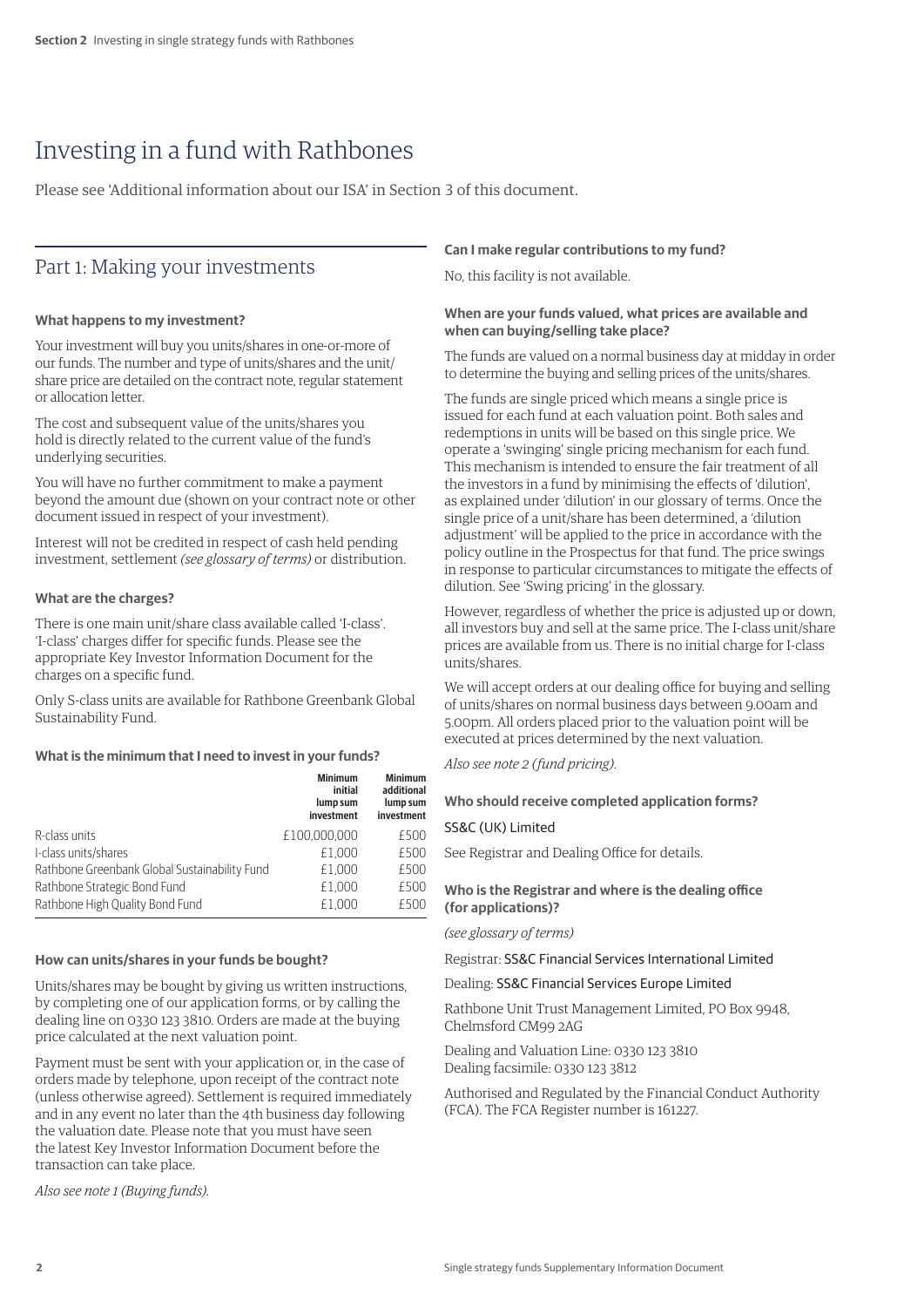# Part 2: Selling and switching your investments

### **How can Rathbones funds be sold?**

You can sell units/shares by telephone or letter. Telephone instructions must be subsequently confirmed in writing. For telephone instructions, we will send you a Form of Renunciation. Sale proceeds will be sent no later than four business days after receipt of the correctly renounced documentation or the sale date, whichever is the later.

We will pay the proceeds of a sale into your bank/building society account, details of which we will get from you via our application form. If you prefer to receive a cheque, please tell us on the form using the tick box provided.

*Also see note 3 (Selling funds).*

#### **How can I switch between Rathbones funds?**

You may choose at any time to switch from one of our funds to another by sending written instructions explaining to us which fund you would like to switch. We will make any necessary buys and sells as soon as practicable after the next valuation point following receipt of your instructions. We will make the switches between the funds at discounted terms, details of which are available from us or your authorised intermediary. You should be aware that a switch is treated as a disposal and may give rise to a Capital Gains Tax liability.

Switching is allowed between Rathbones funds and involves selling your holding(s) at the current selling price and using the proceeds to buy new units/shares in your chosen fund(s) at the mid price (i.e. the current buying price with no initial charge).

You can switch between unit/share types (income and accumulation), between classes of the same fund (subject to the minimum investment), and between the same unit/share types of different funds at no cost.

A switch application form is available (see part 2 of our fund application form). Please note that you must have seen the latest Key Investor Information Document before the transaction can take place. Key Investor Information Documents and application forms are available free of charge by calling our Information Line or by visiting our website rathbonefunds.com*.*

# Part 3: Getting an income from your investments

#### **How do you treat income from your funds?**

#### **Receiving income**

To receive income payments, where applicable, select income (inc) units/shares. Income will be paid into your chosen bank account on the dates shown in the table overleaf (please complete the income payment mandate on the application form).

# **Units/shares that will not pay income**

Alternatively, you may select accumulation (acc) units/shares which are offered by all of the funds. For the Rathbone Ethical Bond Fund, the Rathbone High Quality Bond Fund and the Rathbone Strategic Bond Fund, tax credits will be reinvested to buy further units/shares at the mid price prevailing at the valuation point, within seven business days of receipt by us of such amounts from the Inland Revenue.

# Part 4: Information available to you

#### **Where can I get the latest Key Investor Information Documents (KIIDs)?**

The specific KIIDs for each unit/share class and for each fund outline key information on objectives, charges, risks and past performance.

**You need to read the latest KIID before buying, switching or topping-up an investment in each fund. Key Investor Information Documents are available free of charge by calling our Information Line (020 7399 0399) or by visiting our website rathbonefunds.com**

#### **Where can I find the latest fund prices?**

The most recent retail buying and selling prices and yields are available by visiting our website rathbonefunds.com. If you do not have access to our website, you can call our Information Line (020 7399 0399).

#### **Will I receive a certificate for my fund investment(s)?**

With the agreement of the Trustee, and in line with many other Managers, from 1 July 2000 we ceased to issue unit/ share certificates. When units/shares are sold back to us, certificates will no longer be accepted as a form of renunciation *(see glossary of terms)* document. A Form of Renunciation will be sent to you with your repurchase contract note. The Form of Renunciation will need to be signed and returned to our administration office, unless we have received clear written instructions, signed by all registered holders.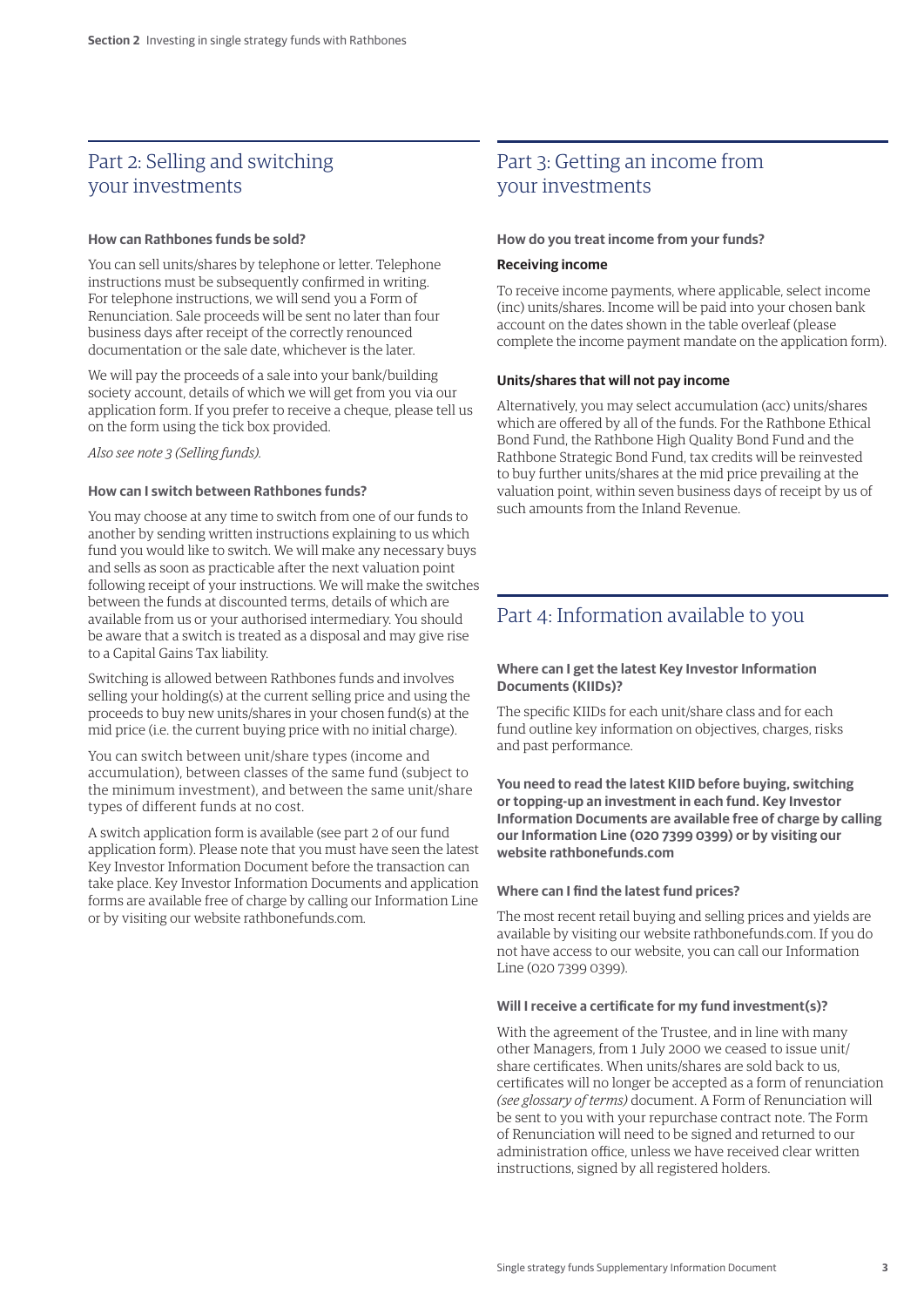**Part 4: Information available to you**

#### **What statements will I receive?**

A distribution statement will be sent half yearly on the respective distribution dates of each fund shown in the table below. The statement will show the number of units/shares bought over the previous six months, the total number of units/ shares in your holding and their current value.

Long Reports for each fund (including a fund commentary and holdings information), are available on request, free of charge, from us.

After the 30 June and 31 December each year, holders will receive a consolidated statement showing, where applicable, their total fund and ISA holdings for each fund held; the number of units/shares bought since the previous statement, and the total current value of their holdings.

#### **Will I receive a report on my investment?**

Yes, two months after the period end dates for each fund, on the dates below.

|                                               | Quarterly<br>(no report)     | (Half<br>yearly) | (Annual) |
|-----------------------------------------------|------------------------------|------------------|----------|
| Rathbone Ethical Bond Fund                    | $30$ Sep/31 Mar <sup>1</sup> | 31 Dec           | 30 Jun   |
| Rathbone Global Opportunities Fund            |                              | 30 Sep           | 31 Mar   |
| Rathbone Greenbank Global Sustainability Fund |                              | 31 Dec           | 30 Jun   |
| Rathbone High Quality Bond Fund               | 30 Sep/31 Mar <sup>1</sup>   | 31 Dec           | 30 Jun   |
| Rathbone Income Fund                          |                              | 31 May           | 30 Nov   |
| Rathbone UK Opportunities Fund                |                              | 31 May           | 30 Nov   |
| Rathbone Strategic Bond Fund                  | $30$ Sep/31 Mar <sup>1</sup> | 28 Feb           | 31 Aug   |

1 The Rathbone Ethical Bond Fund, the Rathbone High Quality Bond Fund and the Rathbone Strategic Bond Fund have extra quarterly distributions for which no Manager's report is published.

# Part 5: Taxation and your investments

#### **How are my distributions taxed?**

Distributions for the Rathbone Ethical Bond Fund, the Rathbone High Quality Bond Fund and the Rathbone Strategic Bond Fund are paid gross of Income Tax to UK resident individuals.

If you have doubts about your tax position, or the suitability of this investment, you should seek professional advice.

# Part 6: Your rights and our obligations (including client money arrangements)

#### **What are my cancellation rights?**

Cancellation rights may be available to investors who purchase units/shares as a result of specific advice or recommendation received from an adviser. You may cancel such a contract by returning the cancellation notice within 14 days of receipt. You would receive back money subscribed, less a deduction of the amount (if any) by which the buying price of your investment has fallen at the relevant valuation point.

On cancellation, we won't give you back more than the money subscribed.

### **What is anti-money laundering (AML) and what documents do we require from you?**

To comply with money laundering *(see glossary of terms)* regulations, by law we are required to undertake various checks on sales and purchases. We reserve the right to refuse any application to invest in units/shares without providing a reason for doing so to you.

Anti-money laundering (AML) regulations require us to maintain up to date client information on an on-going basis and where relevant obtain details of controllers and beneficial owners of investments.

Anti-money laundering regulations prevent us from releasing proceeds without first having obtained verification documents, and may result in a delay in our acceptance of further funds.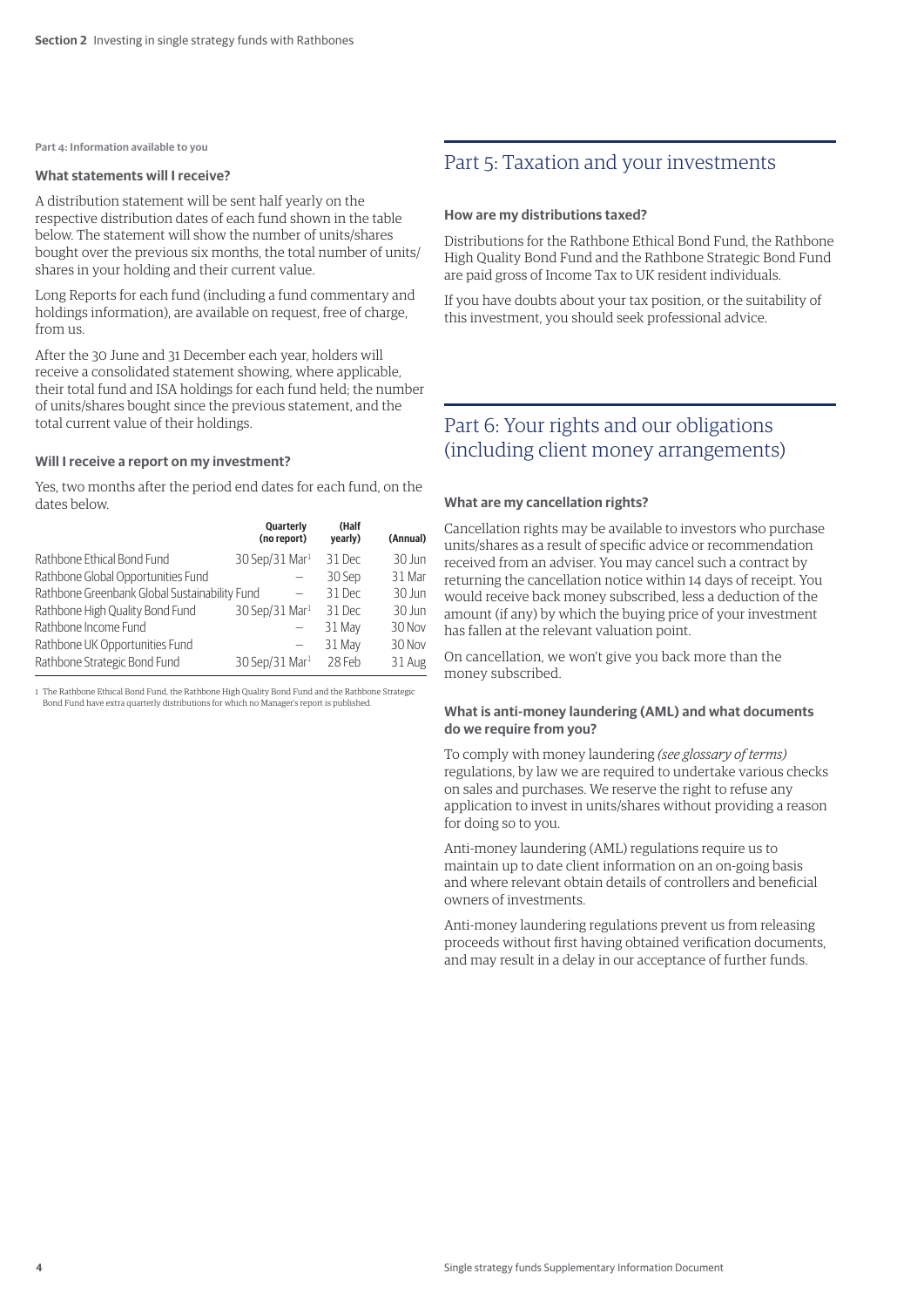**Part 6: Your rights and our obligations (including client money arrangements)**

#### **When could my money be held in a client money account?**

Monies in relation to payments for buying units/shares in or selling our funds may be protected in designated client money accounts in certain circumstances.

Typically, these circumstances would be:

- Where monies are received in advance of a dealing day.
- Where redemption requests have not been completed due to administrative delays by the required regulatory timescales.
- Where payments have been returned and the investor becomes deemed as "gone away" on our records.

In these circumstances monies are held in a client money account with a regulated bank or credit institution. HSBC Bank has been chosen as an appropriate institution. Rathbones operates four such accounts whereby all money credited in the accounts is held by Rathbones as trustee. HSBC is not entitled (and has acknowledged as such), to combine these accounts with any others or to exercise any right of offset or counterclaim against money in them in respect of any other sum owed by Rathbones to HSBC.

We do not pay interest on money held as client money. Where we hold money as client money, if we as a firm fail, the client money distribution rules will apply to money held in relation to the client money we hold. We shall not be responsible for any credit institution or bank in which your money is held. Your money will be pooled with money belonging to other clients which means that you do not have a claim against a specific account; your claim is against the client money pool in general.

- 1. We have chosen to use the 'Delivery Versus Payment' (DVP) exemption with regard to your buying and selling of units/ shares. The rules that cover this are in the Client Asset Sourcebook (CASS) of the Financial Conduct Authority's (FCA) Handbook. This exemption, under the FCA's rules, allows us to not treat your monies as client money in the following two DVP scenarios:
	- i. Where money is received from you that relates to our obligation, under FCA rules, to issue units/shares.
	- ii. Where money is held by us as units/shares are sold where the proceeds of that sale are paid to you within the time stated in the FCA rules.

By buying any of our funds, you agree to us using such arrangements. Should we stop using, at any time, the DVP exemption, you will be pre-notified in writing ahead of the point we stop using it.

- 2. Where in the scenarios described in 1. above we have not, by the close of business on the business day following the receipt of money, paid that money to the authorised depositary, or to you as the case may be, then we must stop using the DVP exemption, for that specific transaction.
- 3. Any sale proceeds to be paid by cheque will be paid from a relevant client money account. All cheque payments received are treated as client money in all instances.
- 4. Where we make use of the DVP exemption, we will always obtain your consent, and will retain this for the whole period we operate the exemption.
- 5. In the scenarios under 1 above where money is not treated as client money, such money is not protected and in the event that we should fail, then the money would be at risk.
- 6. Further, under the CASS regulations, we are obliged to obtain your agreement to use the DVP exemption within the use of any commercial settlement systems we use. By buying our funds, you confirm agreement to the use of such systems.
- 7. Under the CASS regulations, by agreeing to buy units/shares in any of our funds, you agree for us and any applicable third party to establish a contractual agreement. This will cover the holding of client money by the third party in a client transaction account. This will show that it is holding the monies on behalf of our clients.
- 8. Monies in relation to distribution payments are held under the particular fund they relate to and therefore not deemed 'client money'.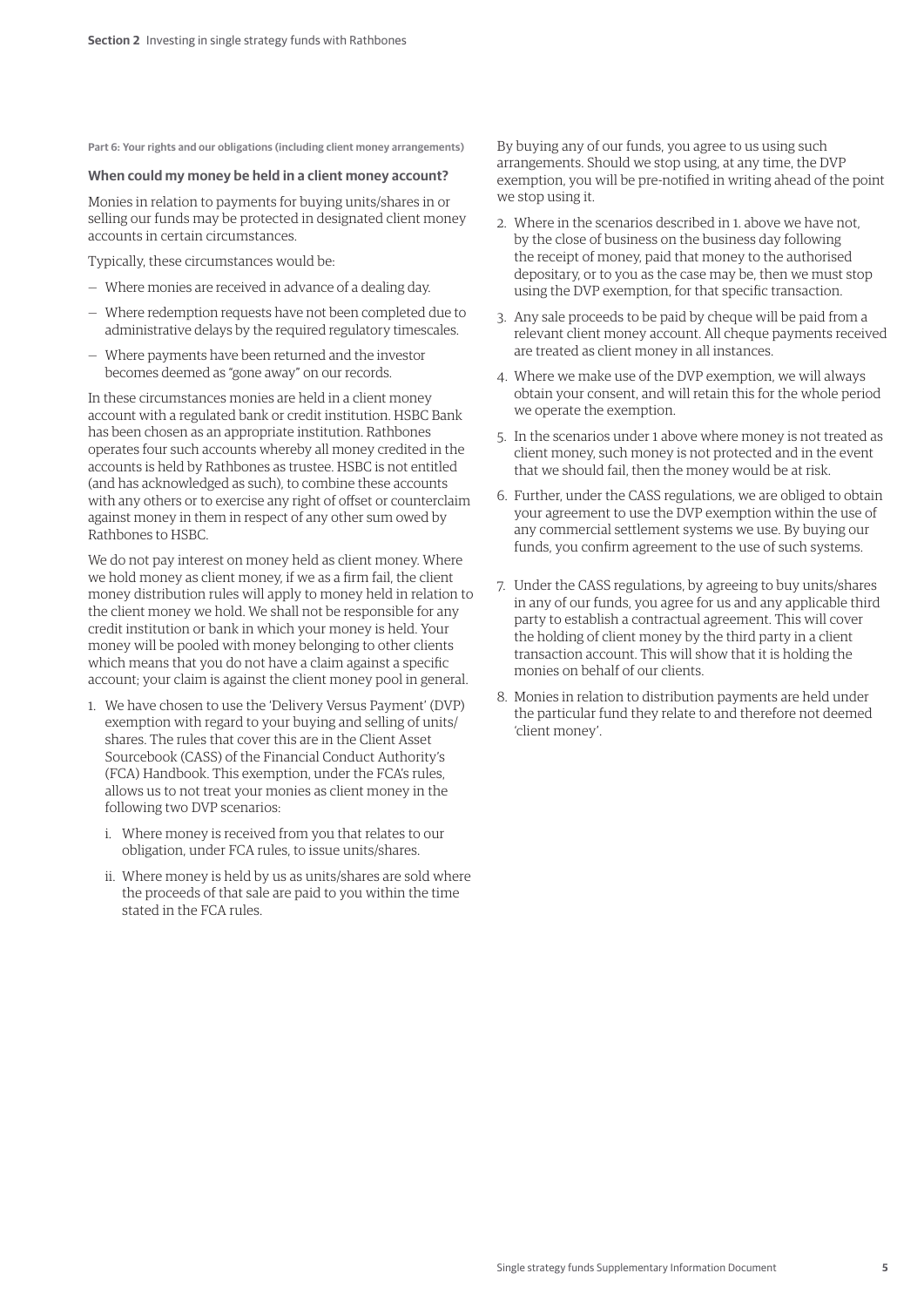**Part 6: Your rights and our obligations (including client money arrangements)**

#### **What is the law governing Rathbones funds?**

This agreement will be governed by and construed in accordance with English Law. All written communications with you will be in English.

#### **Are telephone calls recorded?**

To make sure you get high quality customer service and for your protection, your telephone calls may be recorded and also randomly monitored.

#### **Data protection**

Where relevant, Rathbones' privacy notice for clients, together with our relevant terms of business, sets out how your personal data (as further detailed in the privacy notice) shall be processed by Rathbones. A copy of the privacy notice is available on request or on Rathbones' website.

From time to time Rathbone Unit Trust Management Limited may wish to communicate with you with information on other products and services offered by the Rathbones Group. However, you should note that where you have applied for a Rathbones fund through an adviser, we may disclose information concerning your investments in these products to that adviser.

If you do not wish to be contacted by Rathbones companies, please advise us in writing at the following address:

Data Protection Officer Rathbone Unit Trust Management Limited 8 Finsbury Circus London EC2M 7AZ

#### **What can I do if I have a complaint?**

If you have any queries or complaints about the operation of the fund should put them to the Compliance Officer, Rathbone Unit Trust Management Limited, 8 Finsbury Circus, London EC2M 7AZ. Any complaint we receive will be handled in accordance with our internal complaint procedures. A copy of these is available from the Compliance Officer. In the unlikely event that you do not receive a satisfactory response after contacting us you may direct your complaint to the Financial Ombudsman Service at Exchange Tower, London E14 9SR. Further details about the Financial Ombudsman Service are available on their website at financial-ombudsman.org.uk.

#### **What compensation schemes are available?**

We participate in the UK Financial Services Compensation Scheme which provides a measure of protection when an investment firm is unable to meet its obligations to its clients. Further information on the scheme and your eligibility is available on request from Rathbones or from the UK Financial Services Compensation Scheme (details can be found at fscs.org.uk)*.*

#### **How much might Rathbones pay advisers (R-class units only)?**

If you seek advice, your adviser will give you details about the cost. We pay commission on existing business prior to 31 December 2012, this amount will depend upon the size of your investment. It will be paid for out of the charges. If in this case, you do not seek advice from your adviser but he or she actions your instructions, we will normally pay that adviser's initial commission of up to 2.5% of the value of your investment which will be detailed on the contract note. For example, £25 will be paid out of the charges if you invest £1,000.

In addition to the initial commission, we may pay renewal commission at a rate of 0.5% (50 basis points) per annum of the value of your investment to authorised intermediaries. This arrangement will continue annually whilst you remain a holder.

At our discretion, renewal commission may be paid on application following the transfer of business from one adviser to another. In such circumstances we will need you to sign a written request for transfer.

Advisers who advise on your existing or new holding will charge you (the investor), a fee. They will not receive commission for this advice.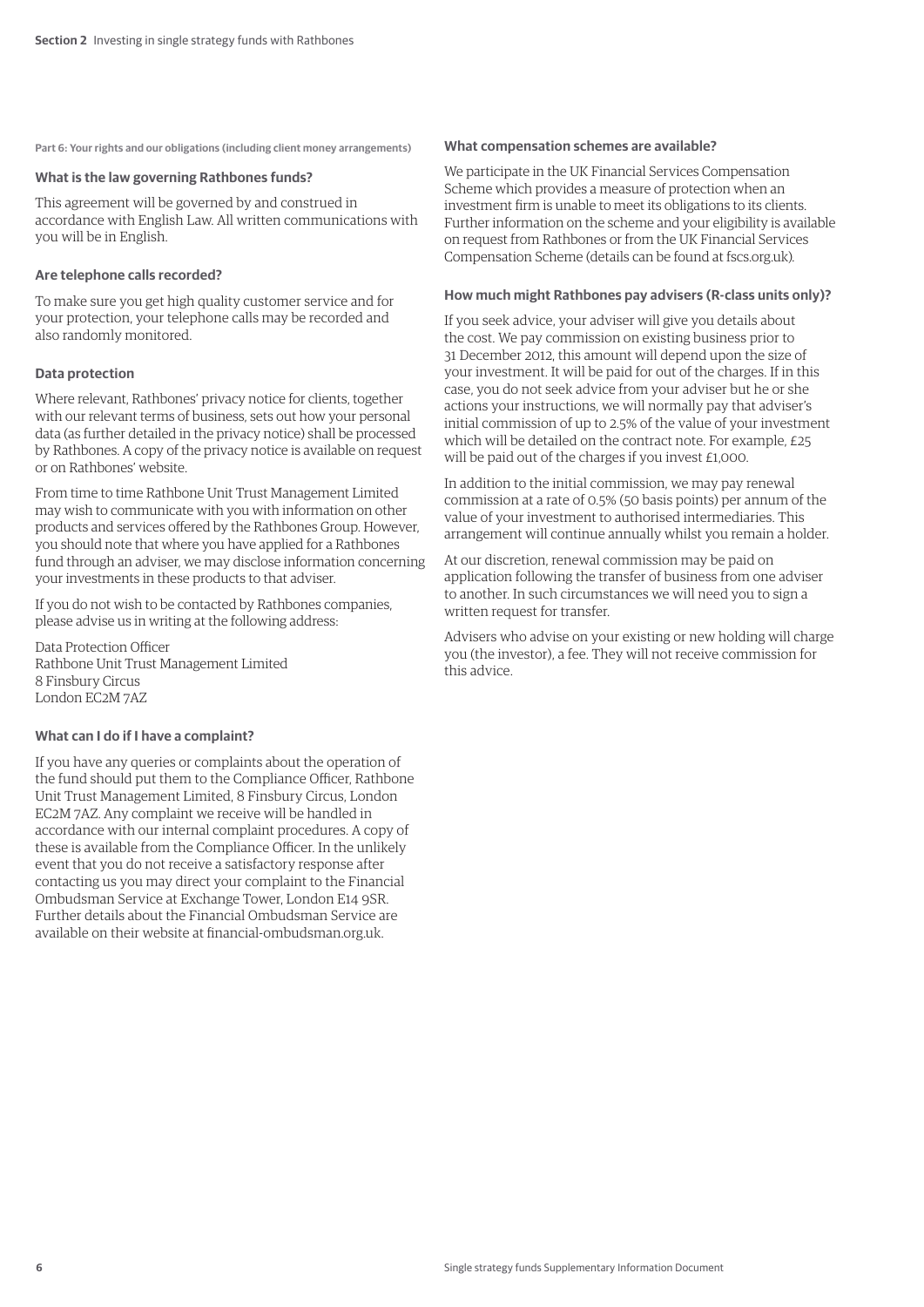# Supporting notes

To help declutter the Supplementary Information Document and to aid readability we have put some of the fine detail in this additional notes section. These notes are referenced from within the text in the document.

# **Note 1: Buying funds**

For amounts in excess of £100,000, settlement must be made by electronic bank transfer to HSBC Bank plc, 2nd Floor, 62/76 Park Street, London SE1 9DZ, Sort Code 40-02-50, Account No. 91270362, Account name: Rathbone Unit Trust Management Limited. All other investors, (making smaller investments), can use this facility if they wish. Please use your name and account number as references.

We won't pay you interest prior to investment. Should we receive payment two days or more before the valuation of your chosen fund then monies will be paid into a non-interest bearing client money account.

Investors in our funds will be treated as "retail clients" for the purpose of dealing in units/shares either when buying units/ shares from us or selling them back to us. You will enjoy all the protections provided to retail clients by the regulations.

#### **Note 2: Fund pricing and making charges**

If at a valuation point, we believe that no reliable price exists for a company held in a fund or that the most recent price available does not reflect our best estimate of the price, then we may value the holding at a price which we believe fair and reasonable. This flexibility in pricing allows a more accurate assessment of the value of the holdings of the fund. There is also an Annual Management Charge (AMC) which is accrued on a daily basis along with other expenses such as the Auditor's fee, Registrar's fee and Trustee's fee.

For the Rathbone Ethical Bond Fund, the Rathbone Greenbank Global Sustainability Fund and the Rathbone UK Opportunities Fund, the AMC is paid out of capital, all other income expenses are paid out of income. For the Rathbone Income Fund, the Rathbone High Quality Bond Fund and the Rathbone Strategic Bond Fund, all income expenses are charged to capital. For the Rathbone Global Opportunities Fund, the AMC and all other income expenses are paid out of income.

# **Note 3: Selling funds**

We reserve the right to close the holding if the remaining value falls below the current applicable minimum.

Our policy is to pay the proceeds of settlement for redemption or cancellation of units/shares, regardless of size, by cash only and not by 'in specie' transfers. For re-registration, stock transfer forms are accepted for fund transfers. We reserve the right to vary any charge without prior notice.

We won't issue or redeem units/shares if dealing in the units/ shares is suspended by operation of law or any statute at the time being in force.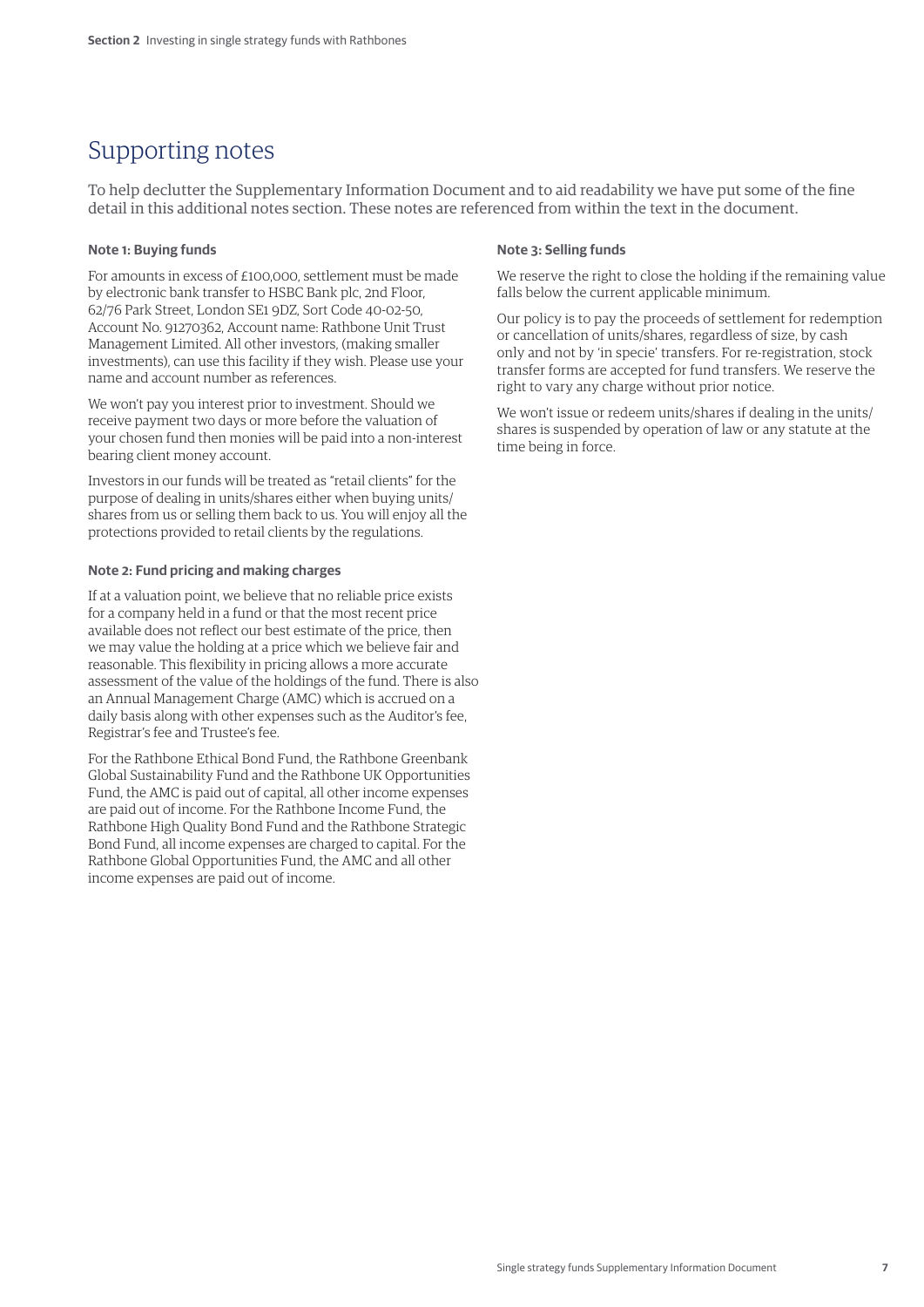# Glossary of terms

# **Alternative Investment Market (AIM)**

The AIM (Alternative Investment Market) is the London Stock Exchange's international market for smaller sized companies. Businesses range from venture capital-backed start-ups to mature organisations looking to expand. The objective of this FTSE sector is to offer smaller companies, from any country and any sector, the chance to raise capital on a public market. The nature of these companies means that their shares are likely to be more volatile.

# **Annual Management Charge (AMC)**

The AMC is a fee paid to the Manager once a year which includes service and administration fees. It is calculated daily at the point of valuation. The AMC forms part of the ongoing charges of a fund.

# **Auditor**

Auditors are required to certify that the fund accounts produced by their client companies have been prepared in accordance with normal accounting standards and represent a true and fair view of the fund.

# **Beneficial owner**

The beneficial owner of an asset is the person for whose benefit it is being held.

#### **Bonds**

Securities that represent an obligation to repay a debt along with interest.

# **Client Assets Sourcebook (CASS)**

The Client Assets Sourcebook (CASS) is part of the FCA Handbook and sets out the requirements with which firms must comply when holding or controlling client assets.

# **Collective Investment Schemes**

Funds which pool investors' money and invest on their behalf. This term refers to unit trusts, OEICs and ICVCs.

# **Contract notes**

On completion of the investment in the fund, our dealing office despatches a contract note which contains the details of the transaction.

# **Custody/Custodian**

Usually a major banking group, the custodian is appointed by the fund's trustee to safeguard the fund's assets on behalf of the investors.

# **Dealing**

Dealing is the process of buying and selling investments shares, units in a unit trust, bonds etc.

# **Derivatives**

Financial instruments whose value is linked to one or more rates, indices, share prices or other values.

#### **Dilution**

The actual cost of purchasing or selling a fund's investments may be higher or lower than the mid-market value used in calculating the single unit price — for example, due to dealing charges, or through dealing at prices other than the mid-market price. Under certain circumstances (for example, large volumes of deals) this may have an adverse effect on unitholders' interest in a fund, this is known as 'dilution'.

# **Distributions**

Distributions are paid out (if the units/shares in your chosen funds are income-paying) quarterly or half-yearly depending on the fund and represent a dividend based on the amount of income that has been accumulated from the fund's underlying investments.

# **Diversification**

Diversification means owning a variety of investments that typically perform differently from one another. This helps to reduce the risk, or volatility, of the overall collection of investments.

# **Financial Conduct Authority (FCA)**

The FCA is the Government body that regulates all aspects of the financial services industry in the UK.

# **Form of Renunciation**

In order to sell fund holdings, the investor must 'renounce' the units/shares held by completing and signing a form of renunciation. Where part of a holding is being sold, the number or the value of the units/shares to be sold must be entered on the form of renunciation.

# **Hedging**

Using techniques to fully or partially cancel out risks.

# **ICVC (Investment Company with Variable Capital)**

These are funds very similar to unit trusts, but are constituted as companies rather than trusts.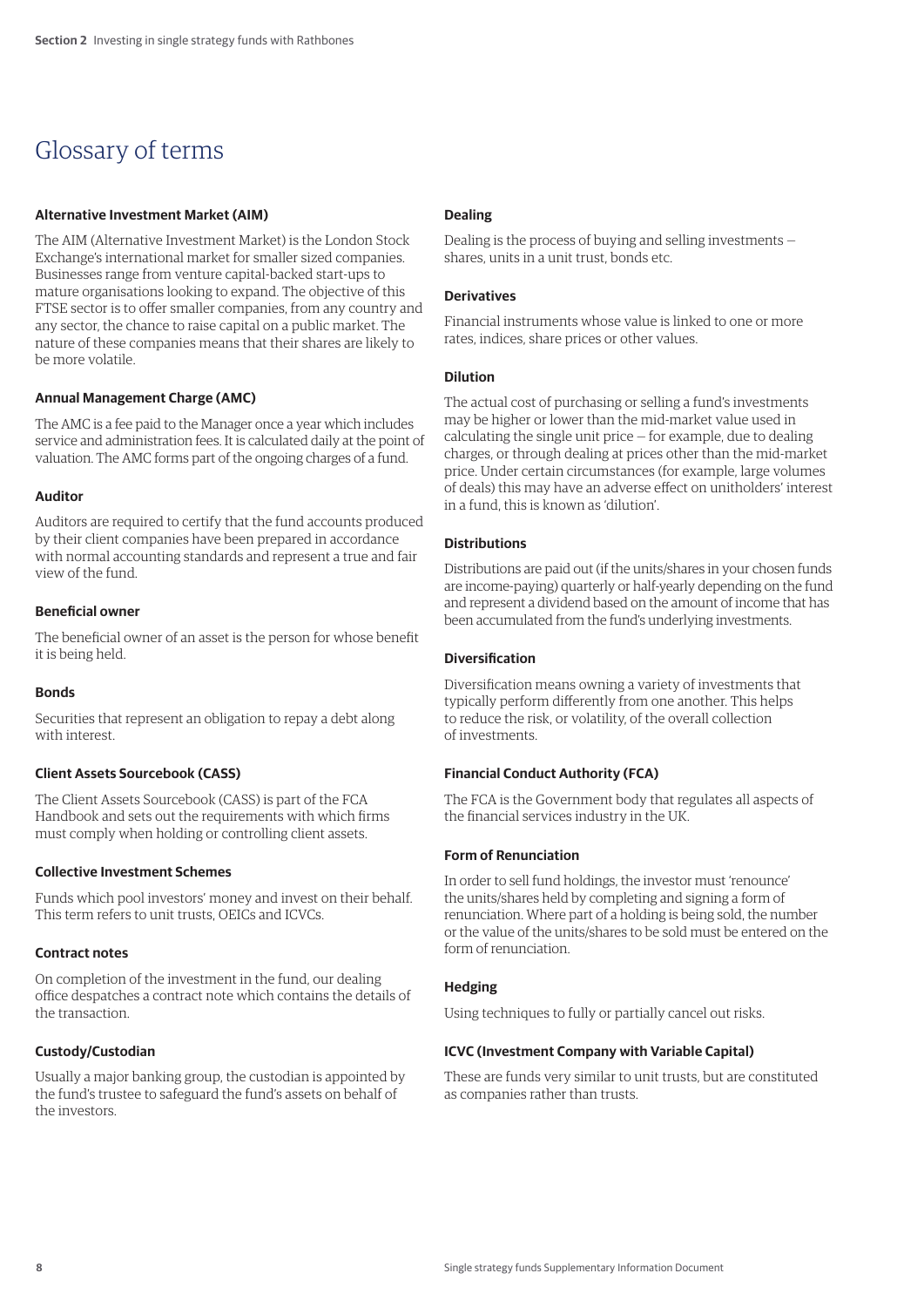**Glossary of terms**

#### **Initial Charge (sometimes called the Entry Charge)**

A charge that may be paid to the firm that manages a fund when you buy units or shares in that fund. The charge is designed to cover the cost of attracting investors to the fund (such as advertising and other promotional activities). Also sometimes called an 'entry fee'. The charge is deducted from the amount you invest and the remaining sum is used to buy units or shares. There is no Initial Charge on I-class units/shares.

#### **Investment Association (IA)**

The IA is a trade body for the UK investment management industry. Its members provide UK investment management services to institutions (e.g. life assurers, pension funds, etc.) and to private investors through individual fund management and pooled products such as authorised investment funds. Website address investmentuk.org

#### **Key Investor Information Document (KIID)**

The Key Investor Information Document (KIID) is a two-page pre-sales document. The KIID contains concise descriptions of key fund information, including a short description of its investment objectives and policy; presentation of past performance or performance scenarios; costs and associated charges; the risk/reward profile of the investment, including guidance and warnings. *(It should always be used together with this Supplementary Information Document (SID)).*

#### **Long-dated securities**

Long-dated securities are a class of income-generating assets where the revenue stream is generated over a long period of time.

#### **Money Laundering**

Money laundering is the process of passing money gained illegally through the financial system to convert into legitimate funds. Since 1994, when the government introduced the Money Laundering Regulations, financial services firms have been required to have procedures in place to prevent money laundering.

#### **Money market instruments**

High-quality investments that pay interest and are designed to maintain a stable value.

# **OEIC**

An Open-Ended Investment Company. Now known as ICVCs (Investment Company with Variable Capital). These are very similar to unit trusts, but are constituted as companies rather than trusts. They are the established structure in many other European countries and can be single or dual-priced.

#### **Ongoing Charges Figure (OCF)**

The OCF is a calculation of costs and charges expressed as a percentage of the fund value. OCFs provide investors with a clearer picture of the total annual costs for running a fund. It consists principally of the manager's annual charge, but also includes the costs for other services paid for by the fund, such as the fees paid to the trustee/depositary, custodian, auditors and registrar.

#### **Prospectus (the)**

The Prospectus contains all material information which investors and their investment advisers might reasonably require and reasonably expect to find for the purpose of making an informed judgement about the merits of participating in a scheme and the extent of the risks accepted by so participating.

#### **Registrar**

The registrar is responsible for maintaining the register of shareholders in the fund. Registration fees cover staff costs and overheads for the maintenance of the register and payment of income distributions.

#### **Settlement**

Fund purchases have to be paid for. Once units/shares have been bought on your behalf, you have an obligation to pay for the investment prior to the settlement date (a number, usually 4, working days after the transaction has taken place). Most companies will accept cheques, direct bank transfers, and debit cards.

#### **Supplementary Information Document (SID)**

The SID is a document that supports the Key Investor Information Documents (KIID), providing in-depth information on how to make investments in a fund. *(See Key Investor Information Document (KIID)).*

# **Swinging single pricing**

A 'dilution adjustment' can be applied to the fund price in accordance with the policy outlined in the Prospectus for that fund. This is known as 'swinging' single pricing (i.e. the price swings in response to particular circumstances to mitigate the effects of dilution). For example, when there are net inflows to a fund, a dilution adjustment increases the price (price swings up) and when there are net outflows from a fund, the dilution adjustment reduces the price (price swings down).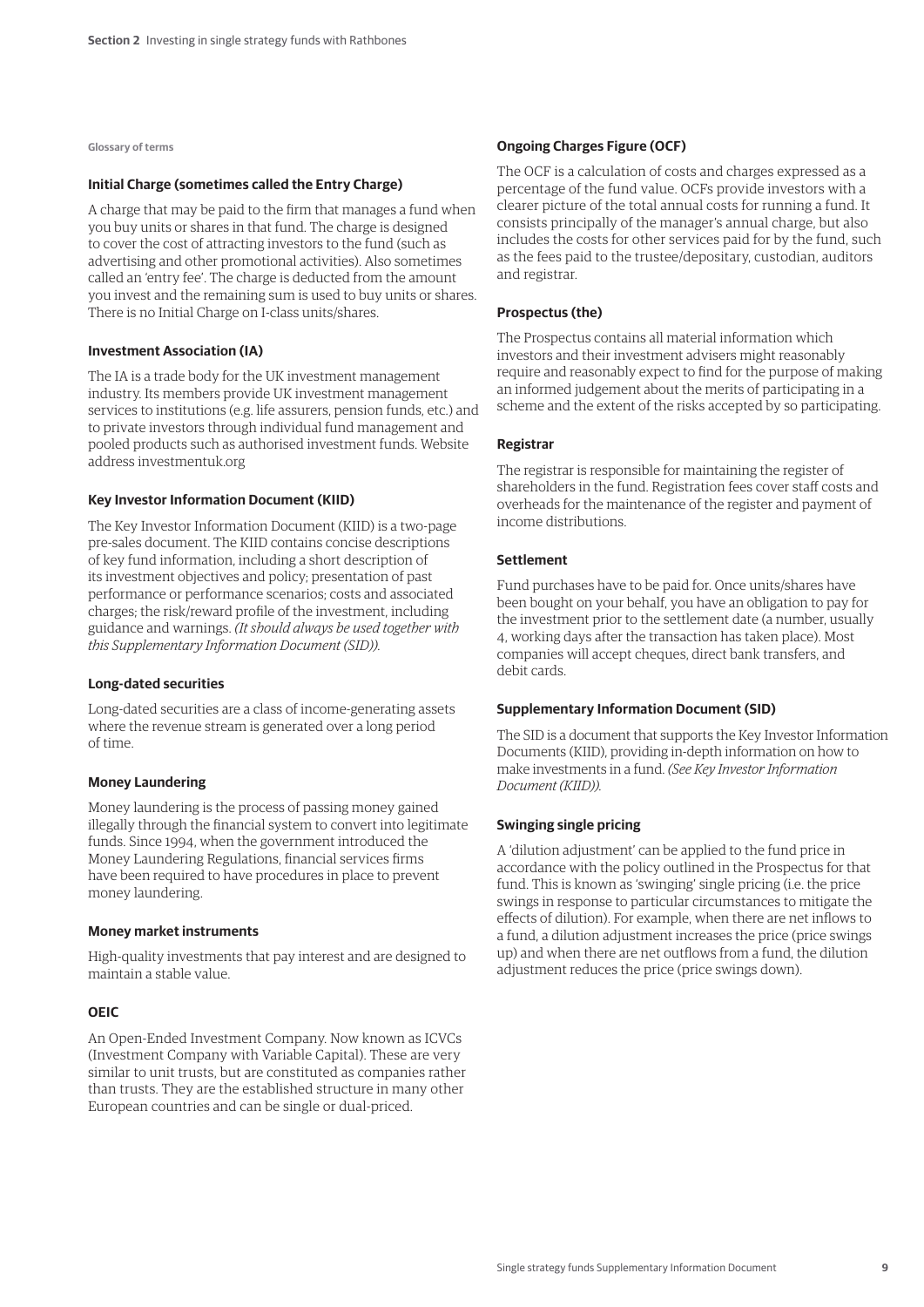#### **Glossary of terms**

#### **Transferable securities**

Transferable securities are those classes of investments which are negotiable on the capital market such as shares in companies and other investments equivalent to shares in companies, partnerships or other entities or capital return and interest investments known as bonds.

#### **Trustee**

The Trustee is responsible for overseeing the fund manager's activities in relation to a fund. Usually a large bank, the trustee must be independent of the Manager where the fund is authorised by the Financial Conduct Authority. It acts in the interests of the investors, owning the investments in the fund on their behalf. It also ensures the fund is invested according to its investment objectives and that the manager complies with the regulations.

# **Turnover rate (or PTR)**

The PTR equals the value of purchases or sales of a portfolio's stocks, which ever is less, divided by the average value of the portfolio's stocks. A 100% portfolio turnover rate occurs if all stocks, on average, are replaced once during the period.

Annual turnover figures are available on our factsheets which are available by calling our Information Line or by visiting our website, rathbonefunds.com

# **UCITS**

UCITS stands for 'Undertakings for Collective Investments in Transferable Securities' and is a European Directive which has been adopted in the UK which prescribes rules allowing funds to be marketed in all countries in the European Union.

#### **Unit trusts**

Unit trusts are open-ended funds where private investors pool their money to be invested in a portfolio of securities. Unit trusts issue units to investors. Unit trusts issue units in response to demand. Being open-ended, unit price is closely aligned to the net asset value (NAV) of the fund.

# **Units (sometimes referred to as 'shares')**

A unit/share is a proportion of the fund for which a buying and selling price will be quoted. For single priced funds (the Rathbones range), the buying and selling prices are the same for all investors. Your investment amount divided by the price will give the number of units/shares that you will be allocated. These can be income-paying units/shares (income units/shares) or income reinvesting units/shares (accumulation units/shares).

# **Volatility**

Volatility is a measure of risk. It is the extent and rapidity of up-and-down movements of an investment. The higher the volatility, the more uncertainty there is in the returns and the greater the risk implicit in the portfolio.

### **Yield**

The yield is the amount of income generated (as defined by the most recent annual record) by a fund's investments in relation to the quoted price.

#### Different quoted bond fund yields

A redemption yield applies to a fund holding fixed interest securities. The running yield on a fund gives an indication of the current level of income. The redemption yield is the running yield adjusted for any capital profit or loss if the stock is held to maturity. In practice, the stock will not usually be held to maturity as the fund manager seeks to reduce any loss by active fund management.

**Copies of the Prospectus, the latest Key Investor Information Document (KIID), the latest Manager's report and accounts and the Instrument of Incorporation (how the company is defined), for these funds are available on request from us, free of charge.**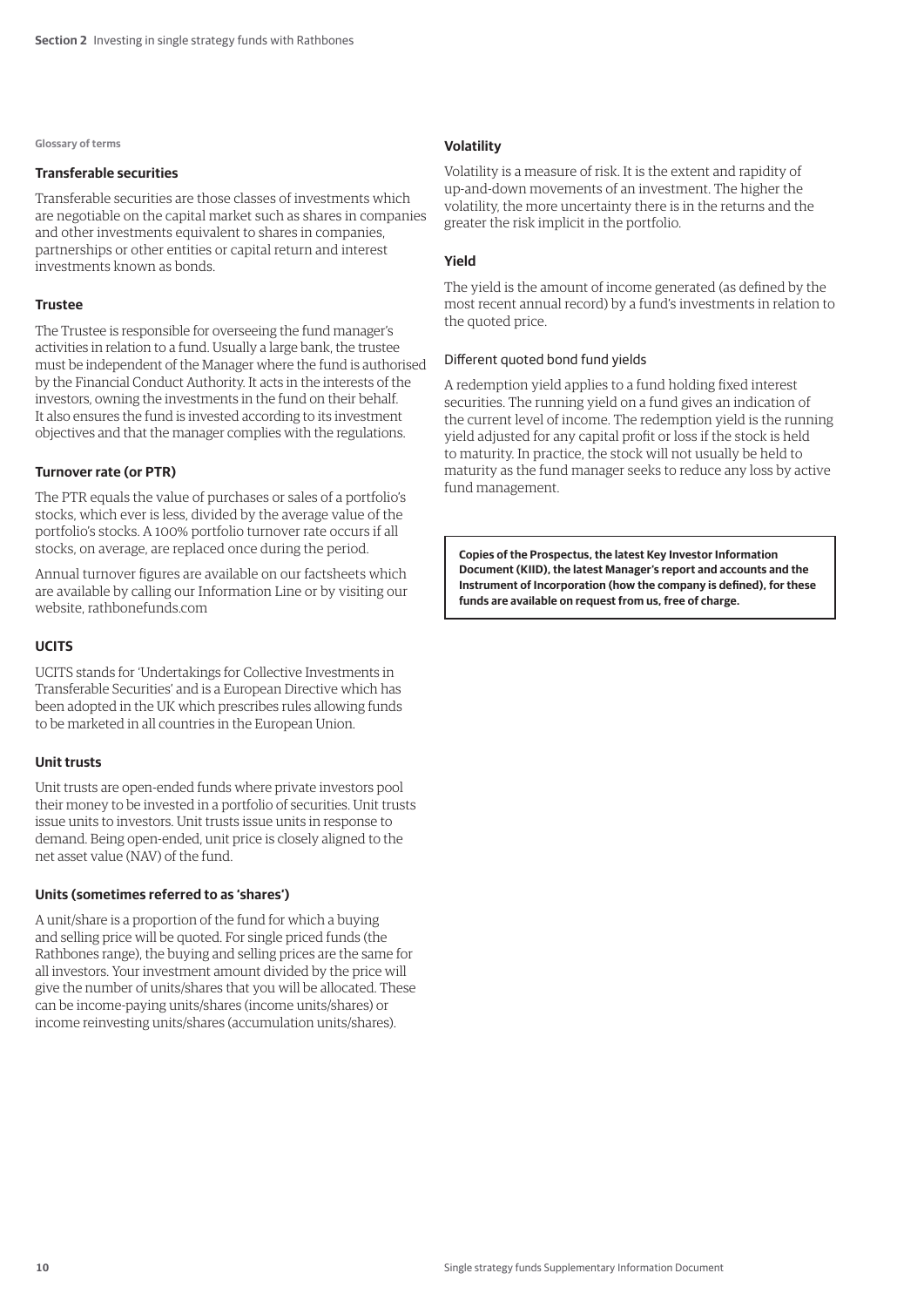# Additional information about our ISA

We have explained the basics in the following paragraphs, however, where indicated please see the appropriate note at the end of the document for more information.

Please see 'Investing in single strategy funds with Rathbones', Section 2 of this document for information on the funds available.

# **What are the definitions used within this document?**

#### **ISA regulations**

The Individual Savings Account Regulations 1998 which currently apply to your ISA investment and which may be amended from time to time.

#### **We, our and us**

Rathbone Unit Trust Management.

### **You and Your**

The Holder: the individual named as the applicant in the application form.

# **What is an Individual Savings Account (ISA)?**

An ISA is a 'wrapper' in which you can put different types of investments (components) without having to pay tax on the interest produced. You can hold two components within an ISA: stocks and shares (including funds) and cash.

#### **Who can invest in an ISA?**

Anyone aged 18 or over may invest in an ISA, provided they are resident in the UK for tax purposes. This includes members of the armed forces, the Foreign Office and other Crown employees serving overseas, and their spouses, or those in a civil partnership with them.

#### **What is an ISA with Rathbones?**

When you invest in our ISA, your money will buy units/shares in one or more of our funds. The fund then invests the monies in accordance with the fund's investment objectives. The aim of our ISA is to produce income for you and/or capital growth within a tax efficient investment.

We only offer a Stocks and Shares ISA.

*Also see note 1 (Rathbone Unit Trust Management ISA).*

#### **What types of ISA are available?**

We do not offer a cash ISA. We do, however, offer an ISA for stocks and shares (fund) investment.

From 1 July 2014, your existing ISA (if you held one) automatically became a 'New ISA' (NISA). Between 6 April 2022 and 5 April 2023 (tax year 2022/2023), the overall investment limit is £20,000. Your whole NISA allowance can be invested in either cash, stocks and shares, or any combination of the two. Please also pay heed to this overall limit if you are investing in other of our ISA products in the 2022/2023 tax year.

#### *Also see note 2 (ISAs available).*

# **What is the tax position of this product?**

The income and capital growth generated within your ISA is exempt from Capital Gains Tax. In the case of interest distributions from non-equity assets held within an ISA, income tax at the current rate of 20% is reclaimable. The value of tax savings and eligibility to invest in an ISA will depend on individual circumstances and tax rules may change in the future. We will make all necessary claims for tax relief relating to your ISA with us, and provide all details of taxation to you as we may be required to do under the regulations.

*Also see note 3 (Tax position).*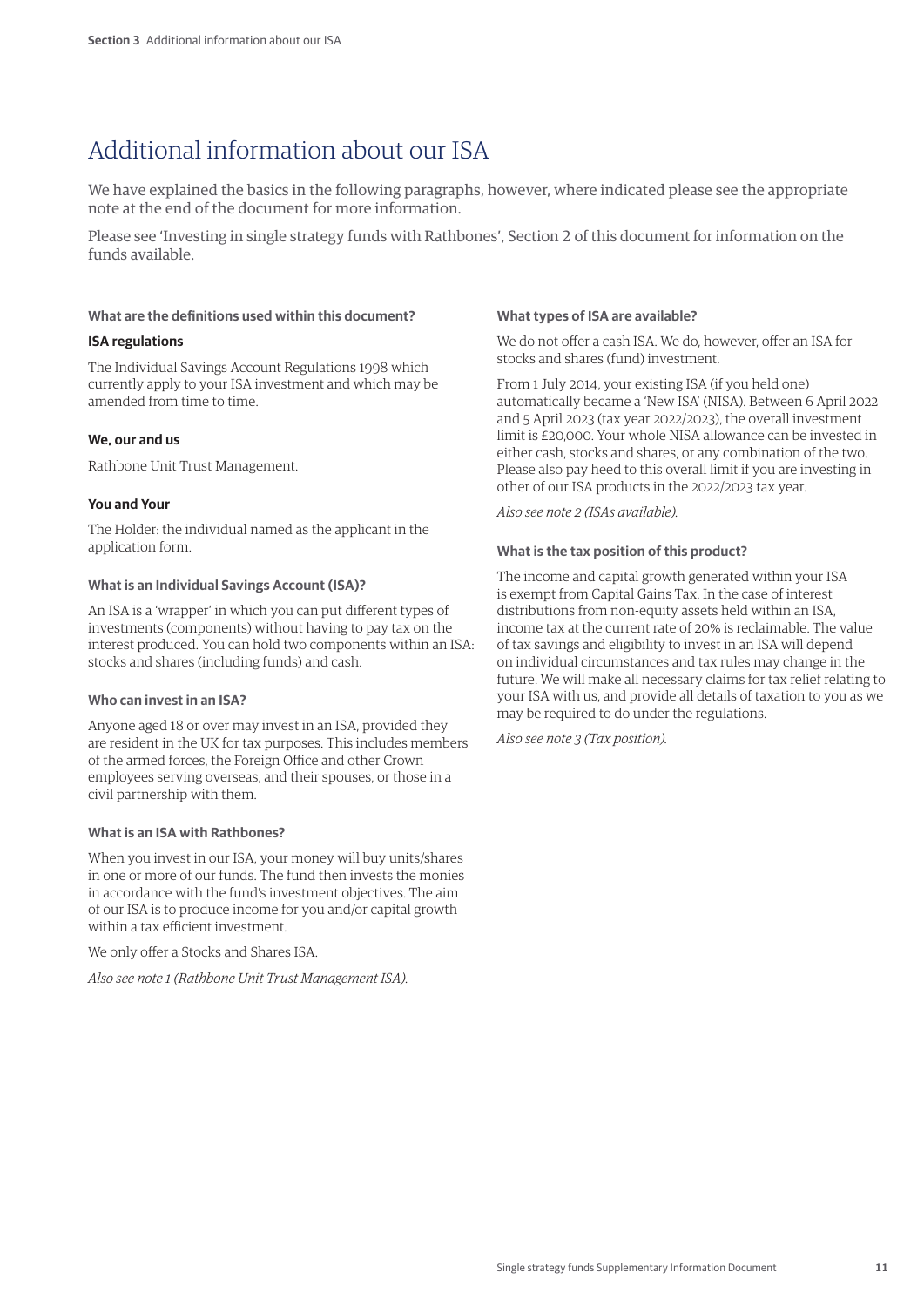# **How do I invest in a new ISA with Rathbones?**

Investments can be made as a lump sum by completing and returning a signed ISA application form with your initial cash subscription to our administrators or to your authorised intermediary. The total of all amounts invested in your ISA in a tax year must not be more than the annual limit set out in the regulations. Cash subscriptions must be made by cheque.

ISAs may not be taken out in joint names.

#### *Also see note 4 (How to invest).*

Please note that you must have seen the latest Key Investor Information Document before the transaction can take place. Key Investor Information Documents and application forms are available free of charge by calling our Information Line or by visiting our website rathbonefunds.com

### **How can I invest in the ISA/NISA?**

|                    | Investment levels |         | <b>Minimum</b> |
|--------------------|-------------------|---------|----------------|
|                    | <b>Minimum</b>    | Maximum | additional     |
| Tax year 2022/2023 | £1.000            | £20.000 | £500           |

#### **Are there additional ISA charges?**

There are no separate ISA charges, and we will not impose any charges without notice to you and, in any event, will not apply any charges for the tax year in which the notice was given.

#### **When will shares be bought for my ISA?**

Your holding will be opened and units/shares purchased at the next valuation point following receipt of your completed application form.

No interest will be paid prior to investment. Should we receive payment before the valuation of your chosen fund, then monies will be paid into a non-interest-bearing client money account.

#### **How do I transfer my existing ISA to Rathbones?**

If you wish to transfer either an existing ISA, Cash ISA or Stocks and Shares ISA from another Manager, please complete the ISA application form and the transfer authority, and return them to our administrators, or to your authorised intermediary. (Please note that your existing Manager may make a charge for carrying out the transfer.) This will be subject to, and in accordance with, the ISA regulations.

Please tell us whether you wish to transfer the current tax year subscription only; or transfer all holdings (including current year); or transfer all holdings excluding current year; or transfer cash (excluding current year). Alternatively, you may state the name of the fund holding to be transferred.

Please note that you must have seen the latest Key Investor Information Document before the ISA can be bought.

The exact transfer value will not yet be known. The maximum you can transfer to us is the value of your existing ISA(s) if with more than one Manager. You cannot add to that amount from other sources.

**We accept the assets of an ISA in cash form only.** Your existing Manager therefore needs to sell all the assets currently held in the ISA and pay the proceeds to us.

*Also see note 6 (ISA transfer to Rathbones).*

#### **How can I transfer between Rathbones products?**

If you wish to transfer between our products, we require a letter stating your requirements, signed by all holders, to be sent to our administrators, or to your adviser.

Switching is allowed between our ISA funds and involves selling your holding(s) at the current selling price and using the proceeds to buy new units/shares in your chosen ISA fund(s).

You can switch between unit/share types (income and accumulation) of the same ISA fund at no cost.

You can transfer your fund holding(s) into an ISA with us, or vice versa. Your holding(s) will be sold at the current selling price and the money will be used to buy new units/shares at the current creation price. If in this case, you are switching out of and back into the same fund, units/shares will be bought at the current price.

For switching into our ISA, please also complete and sign an ISA application form, together with your letter, and send it to our administrators, or to your adviser.

Please note that you must have seen the latest Key Investor Information Document before the ISA can be bought.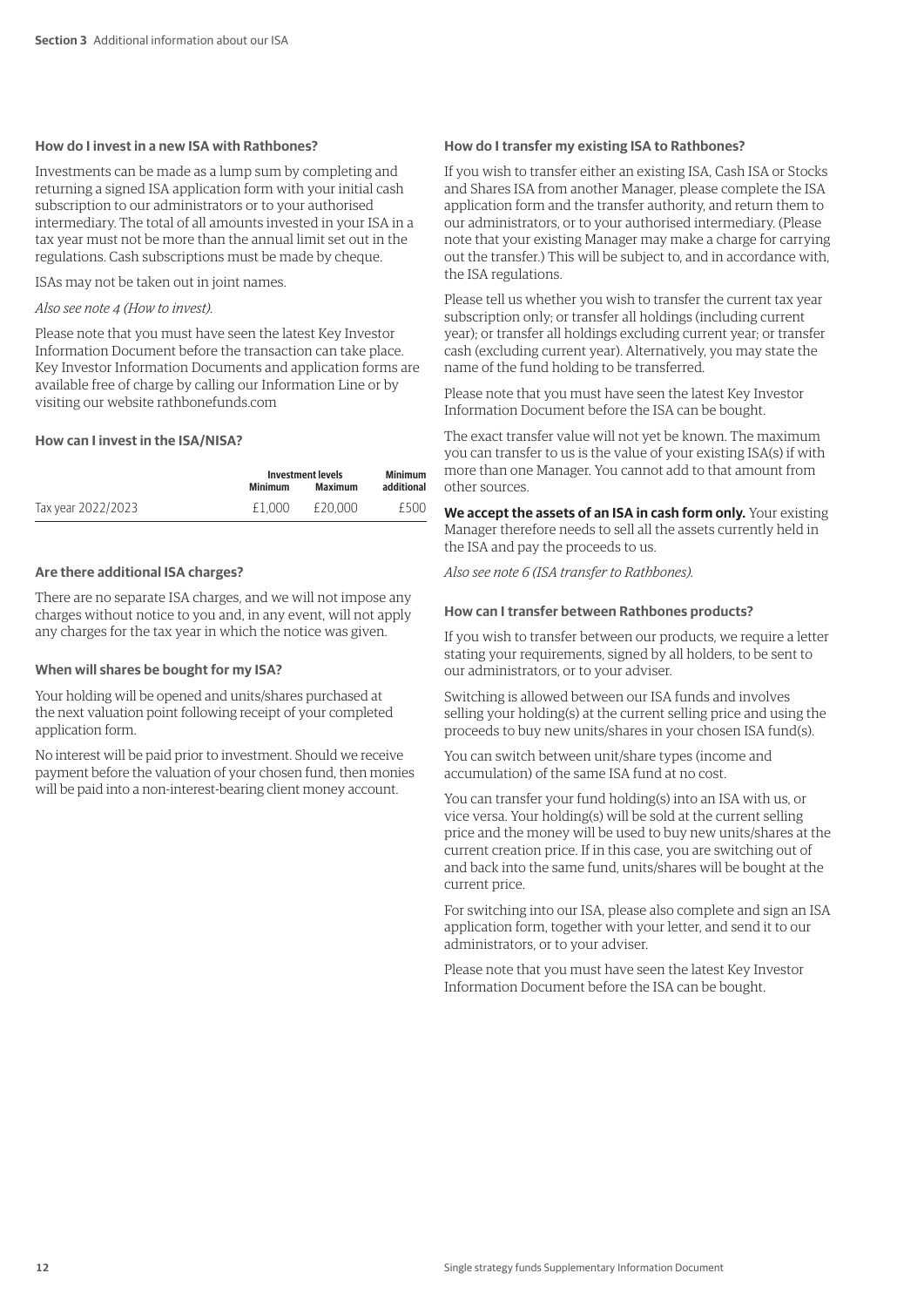#### **How can I transfer my ISA with you to another ISA Manager?**

Instructions to transfer all of your ISA and all rights and obligations attaching to it, must be made in writing through your new Manager to our administration office. No part transfers are allowed. Your holding will be sold at the selling price calculated at the next valuation point after getting your instruction and after it has been agreed with the new authorised ISA Manager. The money will then be transferred to them.

#### *Also see note 7 (ISA transfer from Rathbones).*

#### **How can I close or sell part of my ISA?**

Instructions to sell all or part of your ISA must be made in writing to our administration office. Your holding will be sold at the price calculated at the next valuation point after getting of your instruction and the money will be sent to you.

Where there may be a delay in completing the sale of your ISA after getting all of your relevant instructions (which result in the normal settlement period being extended), then all monies due will be paid into a non-interest-bearing client money account until such time as payment can be made.

*Also see note 8 (Part sale or closure of your ISA).*

#### **How will my ISA be managed?**

Your holding(s) will be managed by us subject to the regulations and in accordance with the directions you have given us on your application form.

#### **How is income from my ISA treated?**

#### **Please read this in addition to the information contained in**

**the Section 2 of this document.** You may choose to have the income in respect of your holding paid out to you. Distributions will be paid within seven business days of the fund(s) payment date. For the Rathbone Ethical Bond Fund, the Rathbone High Quality Bond Fund and the Rathbone Strategic Bond Fund, tax claims regardless of size, made on your behalf, will be reinvested within seven business days of receipt by us from HM Revenue & Customs. Income is normally paid directly into your bank account. We may pay by sterling cheque. If you terminate or transfer your holding, then any income due to you will be paid within seven business days of the fund distribution date.

*Also see note 9 (Income from your ISA).*

# **What access do I have to reports and voting?**

We will make available a copy of the Long form annual and interim Manager's report and accounts that are relevant to your investment. We will also send you any other information issued to holders. If you wish to attend holder meetings and/ or action your holder voting rights, either directly or by proxy, we will make the necessary arrangements. However, without any written instructions to the contrary, we will have absolute control over actioning all rights attached to investments held in your ISA with us.

#### **What additional documentation will I receive?**

When you invest in an ISA, we will send you an acknowledgement letter confirming details of your investment and confirmation that your holding has been opened.

You will will receive a six-monthly statement giving a current valuation of the underlying investment(s) and details of all buys and sells, if that applies, for the period. Statements will be sent out within 25 business days of 30 June and 31 December.

### **What provision have you made for the safe custody of ISA investments?**

All units/shares held within the ISA will be, and must remain, beneficially owned by you, and must not be used as a security for a loan. Units/shares will be registered jointly in the name of Rathbone Unit Trust Management Limited and you. All certificates and other documents of title relating to the investments in funds shall be held by us, or to our order, in safe custody. All fund holdings held within an ISA will be uncertificated and, therefore, the entry on the register is conclusive evidence that you own them.

*Also see note 10 (Safe custody).*

# **Can the ISA be terminated by Rathbones?**

We can close your holding by giving you notice in writing if we decide that it does not make practical sense to continue with it, or if you are in breach of any of the terms and conditions. If we close your holding for this reason, you will not be entitled to any compensation or damages.

#### **What may happen if my ISA is declared void?**

Your ISA will be managed by us in line with the regulations, which take precedence over these terms and conditions. We will let you know if, by reason of any failure to satisfy the provisions of the regulations, your holding has or will become no longer exempt from tax by virtue of the regulations. When an ISA is voided, we will switch your holding to an unwrapped (fund) holding and write to you setting out the options that are available to you. We may deduct any tax liabilities due.

### **Can Rathbones delegate its responsibilities to someone else?**

Subject to the regulations, we can employ other people to advise on, or perform any of our obligations under the terms and conditions. We will satisfy ourselves that any person to whom we delegate any of our tasks or responsibilities is competent to carry them out.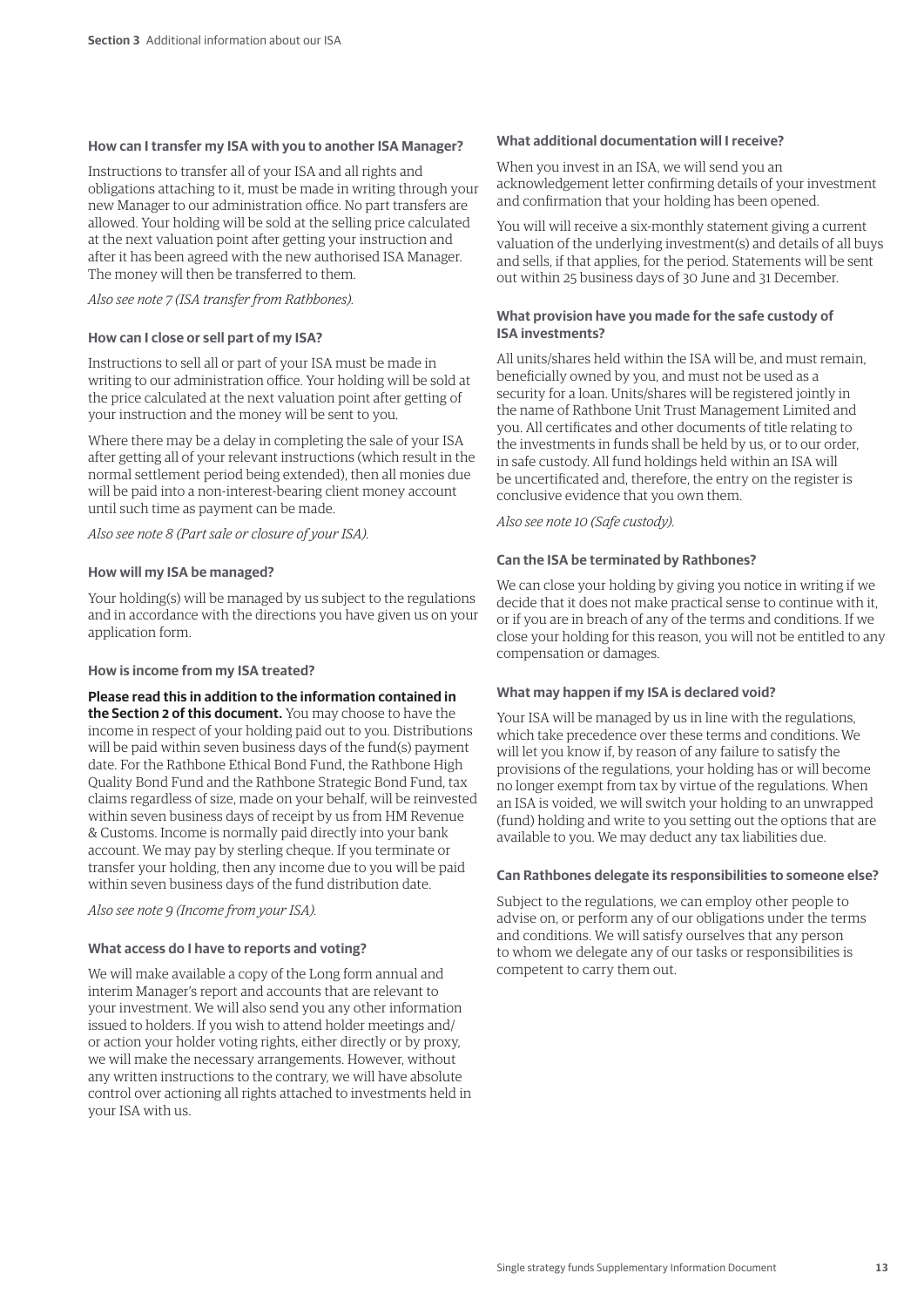# Supporting notes

To help declutter the document and to aid readability we have put some of the fine detail in this additional notes section. These notes are referenced from within the text in the document.

# **Note 1: Rathbone Unit Trust Management ISA**

Our ISA was formerly known as Laurence Keen Unit Trust Management Limited (Laurence Keen) ISA.

# **Note 2: ISAs available**

From 6 April 2008, the distinction between 'Mini' and 'Maxi' ISAs no longer exists. All ISAs will be deemed either 'Cash ISAs' or 'Stocks and Shares ISAs'.

Money subscribed in a Cash ISA in the current tax year can be transferred into a Stocks and Shares ISA and will be treated as if it was directly invested in a Stocks and Shares ISA. Such transfers must be the whole amount saved in that tax year in that Cash ISA up to the day of the transfer. Between 6 April 2022 and 5 April 2023 (tax year 2022/2023), the overall investment limit is £20,000. Your whole NISA allowance can be invested in either cash, stocks and shares, or any combination of the two.

Previous-years subscriptions to a Cash ISA can be transferred in to a Stocks and Shares ISA without affecting the annual allowance. Transfers cannot take place in the other direction.

# **Note 3: Tax position**

The favourable tax situation of ISAs may not be maintained. (The 10% tax credit on UK equity dividends was abolished from 6 April 2004.)

When you die, your ISA will become a 'continuing ISA' for a limited amount of time. The continuing ISA will remain open until the administration of your estate is completed, or the ISA is closed by your personal representatives.

# **Note 4: How to invest**

Your application covers the current tax year and each subsequent tax year until we receive no cash subscription for one full tax year. We have the right to refuse any application which does not meet these terms and conditions and/or the regulations. You may subscribe to only one ISA in any one tax year.

If you have invested in your ISA with us in the previous tax year or have not already invested in another ISA of the same type (Cash ISA or Stocks and Shares ISA) during the current tax year, you do not have to complete and sign new application forms, and can continue to invest in that ISA up to the current limits.

Please note that you must have seen the latest Key Investor Information Document before the transaction can take place. Key Investor Information Documents and application forms are available free of charge by calling our Information Line or by visiting our website rathbonefunds.com

# **Note 5: Additional charges**

We reserve the right to discount or waive any part of the charges. We may increase charges contained in the current Prospectus of the fund, but only after we give you written notice and 90 days have elapsed since the revised Prospectus for the fund has become available.

# **Note 6: ISA transfer to Rathbones**

The terms and conditions will apply to the transferred holding(s) or part holding(s) from acceptance of your ISA application form and transfer authority. You should note that there may be a loss of income or growth, following a rise in the market, whilst the ISA transfer remains pending.

Please note that you must have seen the latest Key Investor Information Document before the transaction can take place. Key Investor Information Documents and application forms are available free of charge by calling our Information Line or by visiting our website rathbonefunds.com.

# **Note 7: ISA transfer from Rathbones**

If you transfer your ISA to a new provider and you did not invest in your ISA in the previous tax year then you will have to complete a new ISA application form with the new provider.

# **Note 8: Part sale or closure of your ISA**

For re-registration of ISAs involving a change of nominee, a charge may be applied. We reserve the right, to vary any charge without prior notice.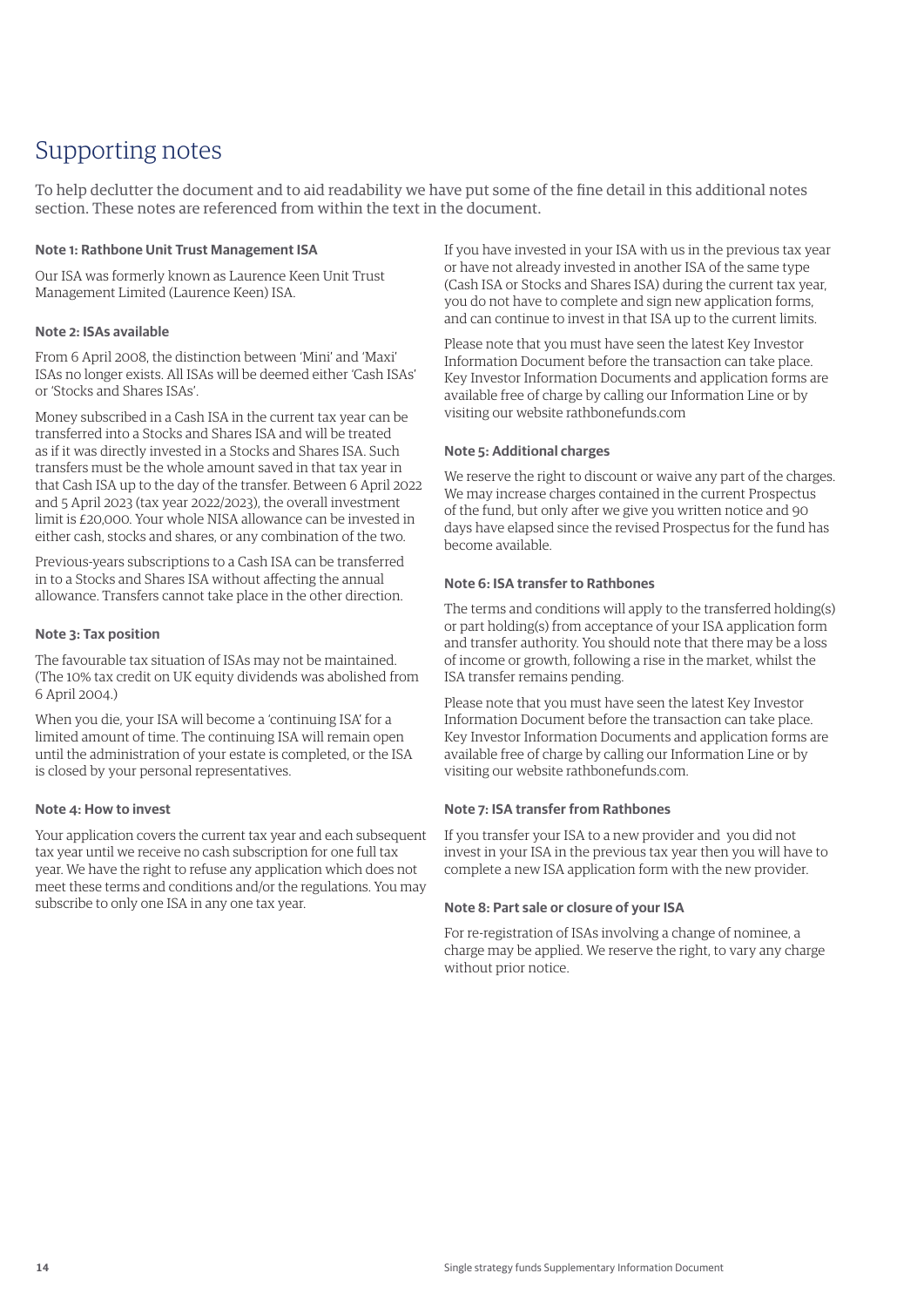## **Note 9: Income from your ISA**

We may pay any outstanding tax claims when you close your holding before receipt from the HM Revenue & Customs. At the same time we may withdraw the tax claim from your ISA holding, close the ISA and use the proceeds to repay the equivalent amount paid in advance.

#### **Note 10: Safe custody**

Any cash held under the ISA shall be deposited in a client account at any bank selected by us and held in our name on your behalf. We are satisfied that any nominee is competent to carry out the delegated functions. None of the investments or certificates of title shall be lent to, or deposited with any third party. We shall accept responsibility for any loss caused to you due to the default of any associate or appointed agent of ours in respect of investments taken in their nominee names.

**Copies of the Prospectus, the latest Key Investor Information Document (KIID), the latest Manager's report and accounts and the Instrument of Incorporation (how the company is defined), for these funds are available on request from us, free of charge**